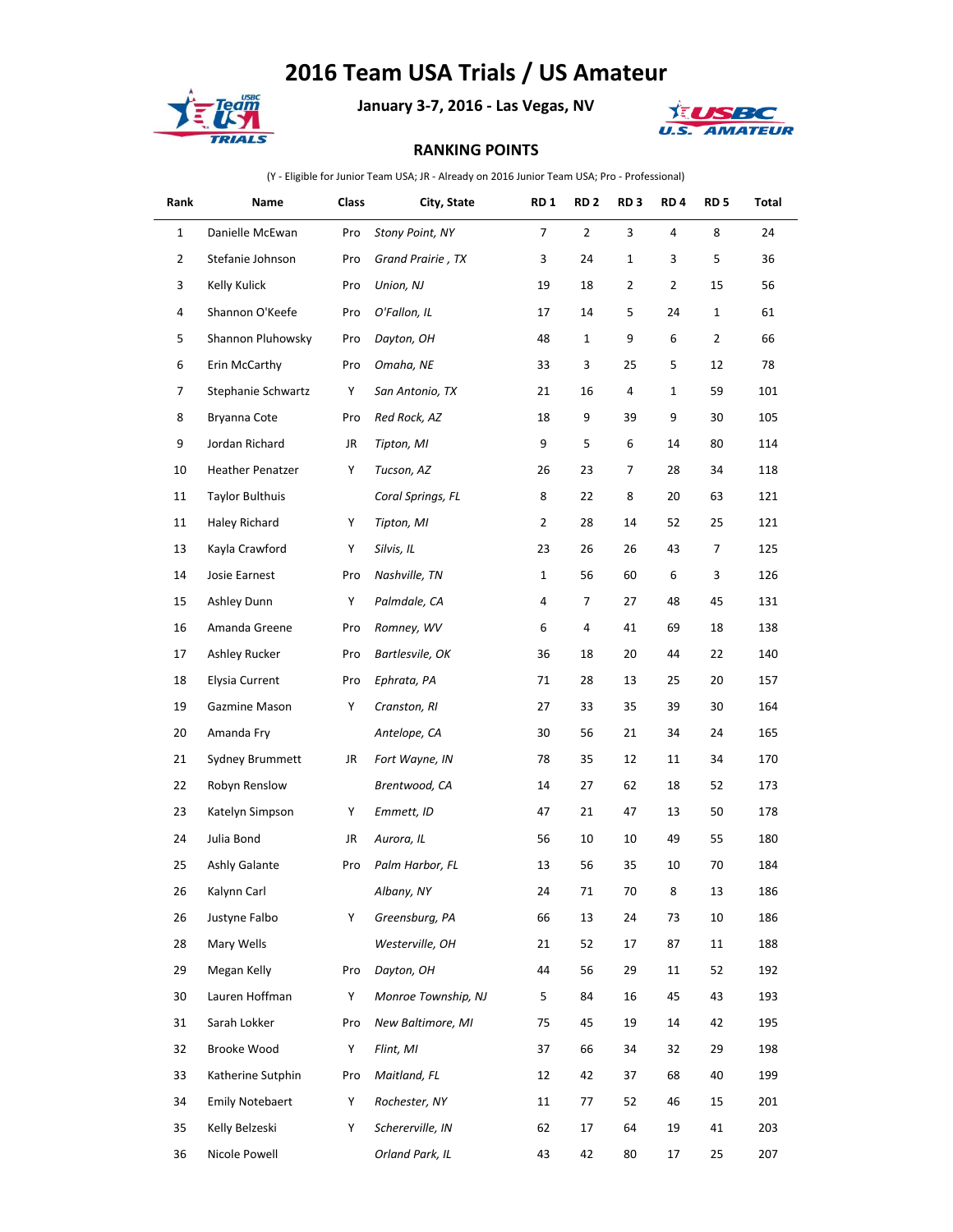| 37 | <b>Holly Harris</b>    | Pro | Wichita, KS             | 25 | 46  | 66  | 65  | 6   | 208 |
|----|------------------------|-----|-------------------------|----|-----|-----|-----|-----|-----|
| 38 | <b>Crystal Elliott</b> | Y   | Melbourne, FL           | 42 | 32  | 51  | 57  | 28  | 210 |
| 39 | Ashlyn Herzberg        | Y   | Wichita, KS             | 10 | 34  | 78  | 20  | 71  | 213 |
| 40 | Marina Stever          | Y   | Mesa, AZ                | 48 | 86  | 42  | 27  | 14  | 217 |
| 40 | Katie Stark            | Y   | Clermont, FL            | 34 | 8   | 43  | 61  | 71  | 217 |
| 42 | Amanda Van Duyn        | Y   | Whitewater, WI          | 31 | 61  | 44  | 54  | 47  | 237 |
| 43 | Tara Quinlan           | Y   | Streamwood, IL          | 79 | 6   | 46  | 59  | 48  | 238 |
| 44 | Erica Schneider        |     | Seaford, NY             | 28 | 81  | 23  | 36  | 73  | 241 |
| 45 | Kayla Bandy            | Pro | Salisbury, MD           | 81 | 47  | 55  | 51  | 9   | 243 |
| 46 | Cayla Hicks            | Y   | Salem, VA               | 65 | 28  | 18  | 32  | 101 | 244 |
| 46 | Trista Flowers         |     | Rosemont, IL            | 45 | 25  | 71  | 26  | 77  | 244 |
| 48 | Randi Speiler          |     | Bodfish, CA             | 52 | 56  | 30  | 104 | 4   | 246 |
| 49 | Stephanie Cieslewicz   | Y   | Amherst, WI             | 15 | 83  | 83  | 16  | 55  | 252 |
| 50 | Natalie Koprowitz      | Υ   | Giard, IL               | 85 | 51  | 57  | 28  | 33  | 254 |
| 51 | Kalyn Washburn         |     | Tucson, AZ              | 20 | 93  | 30  | 58  | 60  | 261 |
| 52 | <b>Haley Cummings</b>  | Y   | Huber Heights, OH       | 16 | 49  | 55  | 83  | 68  | 271 |
| 53 | Lauren Pate            | Y   | Inver Grove Heights, MN | 37 | 76  | 73  | 71  | 19  | 276 |
| 54 | Megan Hedgespeth       | Y   | Campbellsville, KY      | 84 | 70  | 45  | 42  | 38  | 279 |
| 54 | Leela Yahya            |     | Wichita, KS             | 50 | 40  | 65  | 79  | 45  | 279 |
| 56 | Caitlyn Johnson        | Υ   | Beaumont, TX            | 35 | 95  | 86  | 41  | 23  | 280 |
| 57 | Laura Branch           | Υ   | Victor, NY              | 57 | 31  | 76  | 38  | 99  | 301 |
| 57 | Catherine Maher        |     | Ottumwa, IA             | 97 | 20  | 58  | 89  | 37  | 301 |
| 57 | Adel Wahner            | Υ   | Las Cruces, NM          | 82 | 71  | 22  | 78  | 48  | 301 |
| 60 | Danielle Jedlicki      | Y   | M. Borro, TN            | 79 | 67  | 30  | 39  | 90  | 305 |
| 61 | Wendy Shelton          |     | Albuquerque, NM         | 75 | 36  | 67  | 37  | 91  | 306 |
| 62 | Nicole Mikaelian       | Υ   | Macomb, MI              | 41 | 47  | 85  | 55  | 79  | 307 |
| 63 | Taryn Gray             | Υ   | Greenville, TX          | 37 | 38  | 89  | 75  | 69  | 308 |
| 63 | Sierra Kanemoto        | JR  | Dayton, OH              | 67 | 73  | 68  | 79  | 21  | 308 |
| 65 | Madeleine McDuff       | Y   | Katy, TX                | 31 | 67  | 93  | 28  | 91  | 310 |
| 65 | Jacqueline Evans       | Y   | Acton, MA               | 99 | 91  | 33  | 23  | 64  | 310 |
| 65 | Janine Kuwahara        |     | Huntsville, TX          | 55 | 61  | 11  | 81  | 102 | 310 |
| 68 | Paige Kraushaar        | Y   | San Antonio, TX         | 68 | 11  | 108 | 60  | 64  | 311 |
| 68 | Kasey Eaton            | Y   | Wyoming, MI             | 29 | 82  | 28  | 67  | 105 | 311 |
| 70 | Danyn Terry            | Y   | Coarsegold, CA          | 86 | 90  | 38  | 86  | 17  | 317 |
| 70 | Jadee Scott-Jones      | Y   | East Providence, RI     | 52 | 36  | 87  | 81  | 61  | 317 |
| 72 | Kristin Shinn          |     | West Columbia, SC       | 90 | 85  | 50  | 35  | 58  | 318 |
| 73 | Debbie Ayers           | Pro | La Mesa, CA             | 37 | 101 | 15  | 83  | 84  | 320 |
| 73 | Sarah Wille            | Y   | Hoffman Estates, IL     | 93 | 53  | 63  | 50  | 61  | 320 |
| 75 | Jennifer Dovers        |     | Sierra Vista, AZ        | 50 | 75  | 100 | 53  | 44  | 322 |
| 76 | Jacqueline Rhoda       | Y   | Portage, IN             | 77 | 15  | 53  | 100 | 78  | 323 |